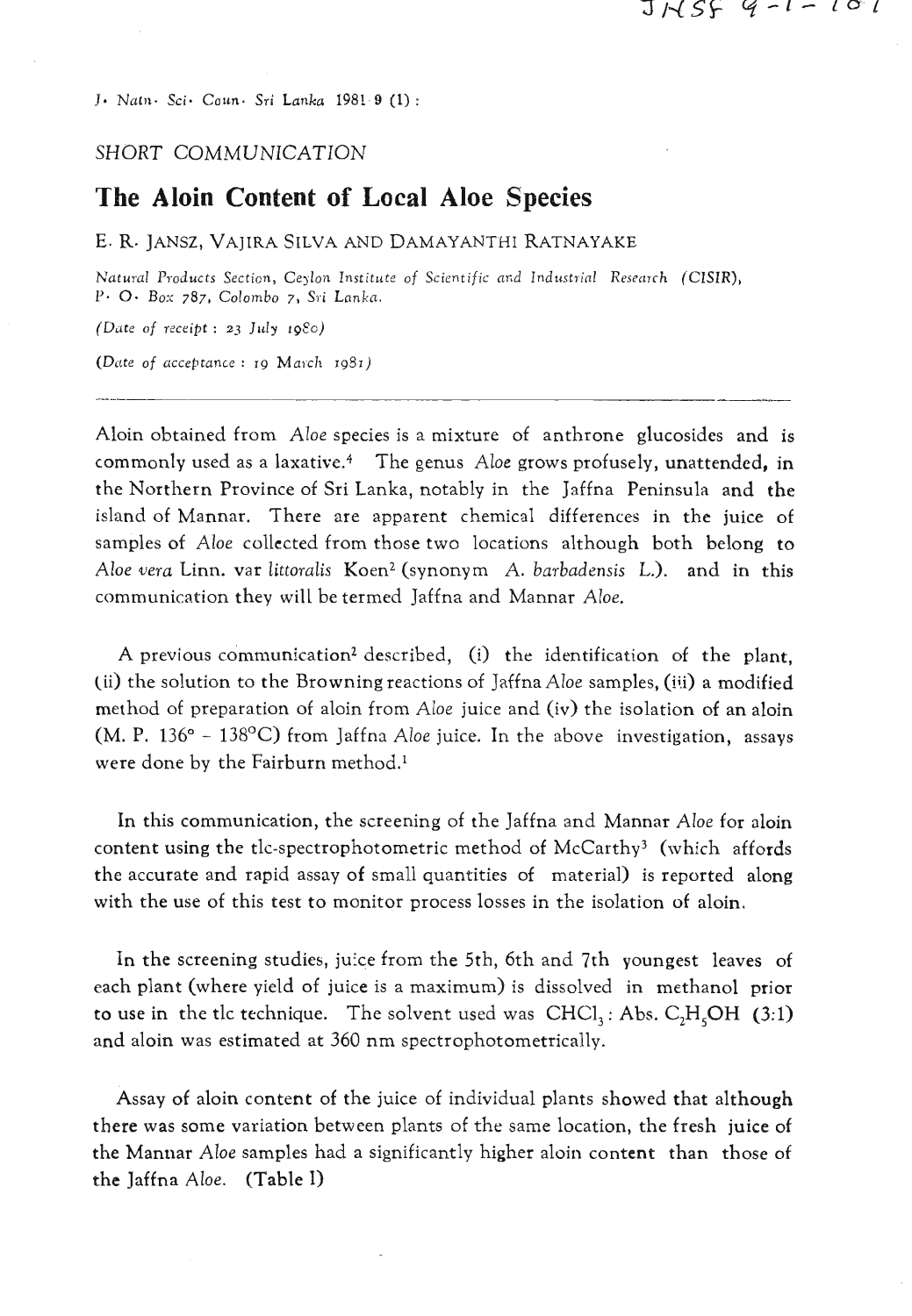|                           | Alcin content % |                            |                |  |
|---------------------------|-----------------|----------------------------|----------------|--|
| Place<br>$\sim$<br>$\sim$ |                 | Resin content              |                |  |
|                           | Fresh juice     | Dried product<br>("aloes") | $\frac{6}{10}$ |  |
| Mannar                    | 16.5            | 57                         | 15             |  |
| Jaffna                    | 9.0             | 30                         | 30             |  |

Table I - Main differences between Jaffna and Mannar Aloe

The above **refer?** to bulk samples.

In the Jaffna locations (Kayts, Mandaithivu) aloin content of individual plants was in the range of 8% to 12% while in the Mannar plants (which were studied in more detail) the variaticn bctween plants samplcd at random were as in Table 2. The aloin content of plants in Vidatheltivu and Foonakay (location situated on the coast betwcen Jaffna and Mannar) was betwecn 11% and **12%.** 

Table <sup>2</sup>- Variation in Aloin content of Mannar Aloe

| Percentage Aloin |           | $\leq 12.5$ $12.5$ $-15$ $15$ $-17.5$ $17.5$ $-20$ $>$ 20 |                                                                                                                                                                                                                               |  |
|------------------|-----------|-----------------------------------------------------------|-------------------------------------------------------------------------------------------------------------------------------------------------------------------------------------------------------------------------------|--|
| Number of plants | $\beta$ 6 |                                                           | and the state of the state of the state of the state of the state of the state of the state of the state of the state of the state of the state of the state of the state of the state of the state of the state of the state |  |

The Jaffna 'aloes' resemble commercial 'aloes' not only in its aloin content but also in resin content (water insoluble material). The Mannar 'alces' are outstanding in its mean aloin content of 57% (dry basis) being at least 50% more than the highest reported in the literature.<sup>34,56</sup> Further its resin content is abnormally low. In fact the tlc pattern (sprayed with fast blue and KOH) of fresh a!oe juice (Mannar) resemb!es semi-purified aloin rather than fresh aloe juice due to its low concentration of resins and resin precursors.

Seasonal variations were not studied in detail but it was noticed that season affected output of juice rather than aloin content of bulk aloe samples. The same is true for maturity of plant where there was no significant difference in aloin content but the quantity of aloe juice increased with maturity. An interesting finding was that plants growing in the shade had the highest aloin content.

Quantitative tlc analysis of the products at different stagcs of isolation of aloin from "aloes" showed that of the aloin available, nearly three fourths could be isolated; the losses bcing mainly due to destruction during processing and unrecoverable in supernatants  $(15\%$  to  $20\%)$  and co-precipitated in resin (8 % to  $10\%$ ).